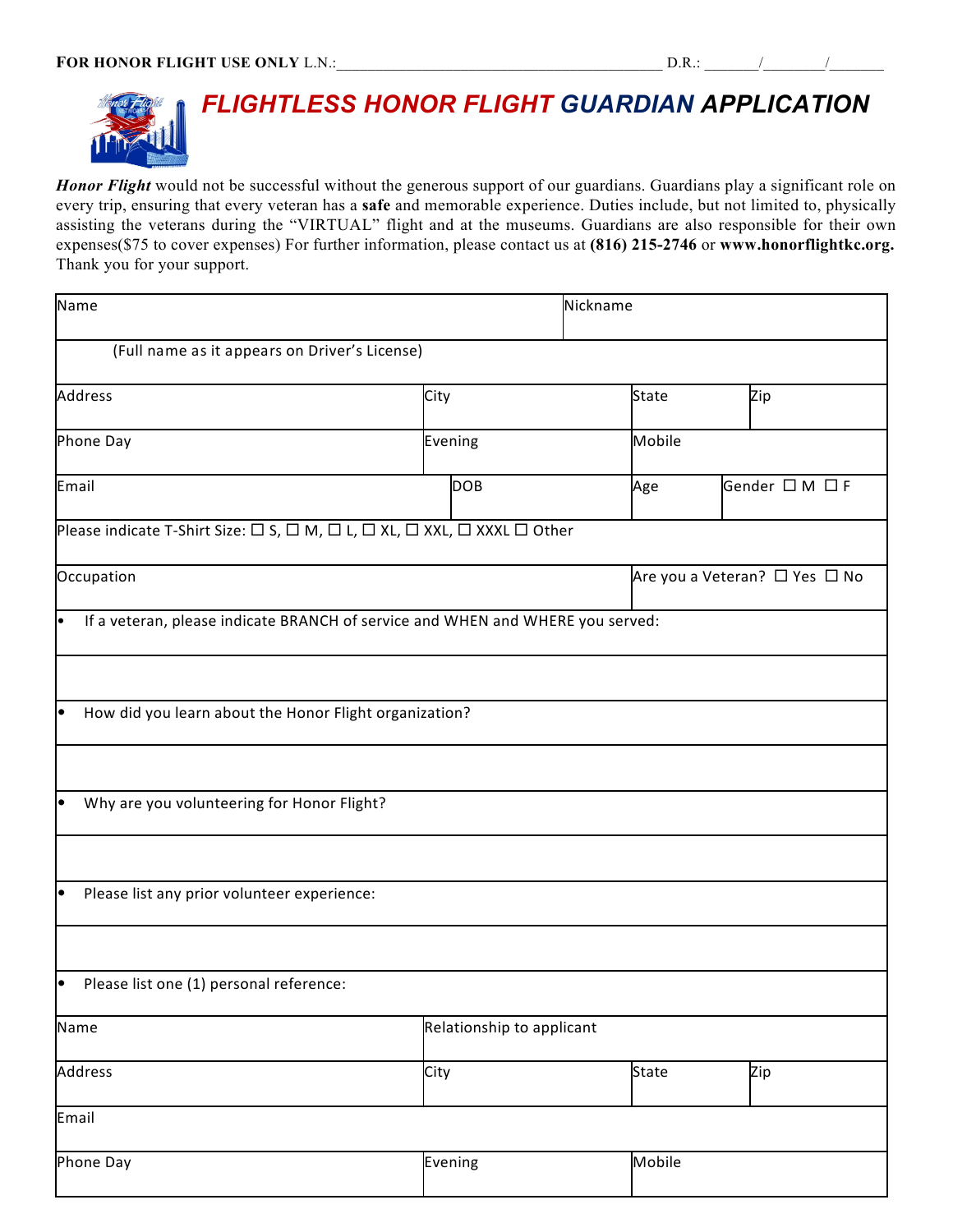| Please list one (1) emergency contact:                                                                                           |         |              |     |  |
|----------------------------------------------------------------------------------------------------------------------------------|---------|--------------|-----|--|
| Name                                                                                                                             |         |              |     |  |
| Address                                                                                                                          | City    | <b>State</b> | Zip |  |
| Email                                                                                                                            |         |              |     |  |
| Phone Day                                                                                                                        | Evening | Mobile       |     |  |
|                                                                                                                                  |         |              |     |  |
|                                                                                                                                  |         |              |     |  |
|                                                                                                                                  |         |              |     |  |
| Are you requesting to travel with a specific veteran, if possible? $\Box$ Yes $\Box$ No<br>le                                    |         |              |     |  |
| If yes, please name the veteran: (Please note that specific veteran application may be submitted together or                     |         |              |     |  |
| separately)                                                                                                                      |         |              |     |  |
| Name of veteran:                                                                                                                 |         |              |     |  |
| Are you able to push a veteran in a wheelchair up a slight incline? $\Box$ Yes $\Box$ No                                         |         |              |     |  |
| Can you lift 100 pounds? □ Yes □ No                                                                                              |         |              |     |  |
| Please identify any physical disabilities, restrictions and/or medical conditions that would limit your ability to fulfill<br>lo |         |              |     |  |
| the duties of a guardian. Also, please list any medications being taken and how often.                                           |         |              |     |  |
|                                                                                                                                  |         |              |     |  |
|                                                                                                                                  |         |              |     |  |
| Please note any medical experience you may have (e.g. EMT, CPR, Paramedics)                                                      |         |              |     |  |
| ** MAKE CHECKS PAYABLE TO HFNKC (HONOR FLIGHT NETWORK OF KANSAS CITY FOR \$75)                                                   |         |              |     |  |

## *PLEASE REVIEW CAREFULLY AND SIGN***:**

The undersigned acknowledges and agrees that:

As photographic and video equipment are frequently used to memorialize and document *Honor Flight* trips and events, his/her image may appear in a public forum, such as the media or a website, to acknowledge, promote or advance the work of the *Honor Flight* program. I hereby release the photographer and *Honor Flight* from all claims and liability relating to said photographs. I hereby give permission for my images captured during *Honor Flight* activities through video, photo, or other media, to be used solely for the purposes of *Honor Flight* promotional material and publications, and waive any rights or compensation or ownership thereto.